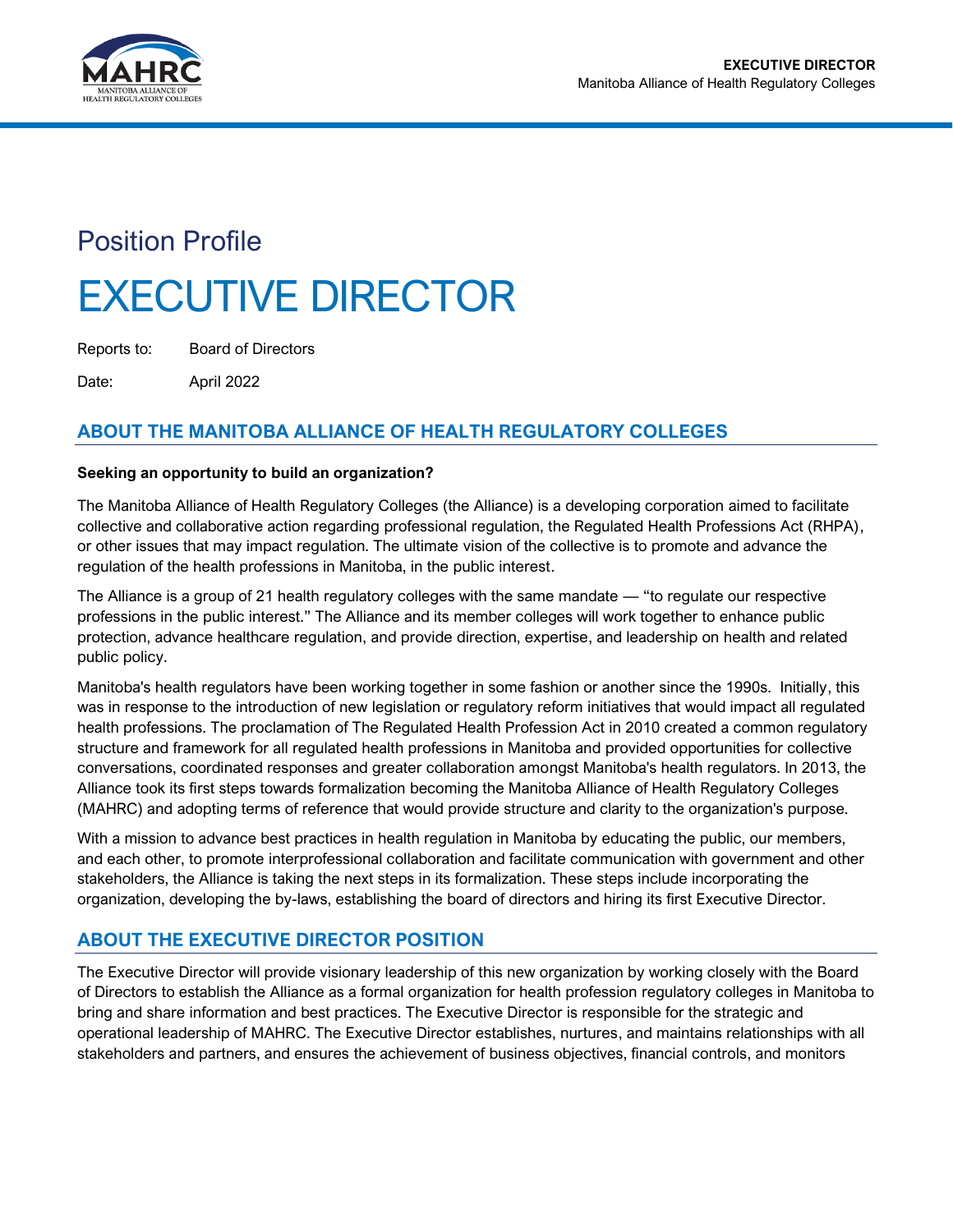

performance measures for the organization. The Executive Director will balance responsibilities in a multi-faceted environment and be thoroughly committed to the Alliance's mission and vision. The Executive Director serves as an ex-officio member of the Board of Directors, without voting power.

The successful candidate for this position will establish the structure, systems, by-laws, processes, and procedures for the effective and efficient operations of the organization. They will engage members and stakeholders in discussion and dialogue to thoroughly understand the environment, major issues, impacts, policy and system changes, and the needs of the professions. The successful candidate will develop and nurture positive working relationships with governments, partner organizations, members, and potential members as well as the general public. The individual will effectively lead the organization through strong financial, human resource, and communications management.

The Executive Director is required to work in a virtual office environment and at 0.8 full-time equivalent.

Candidates inspired by the opportunity of developing and leading an organization in its start-up phase and who have the leadership ability to create an environment conducive to excellence and results achievement will want to explore this rare opportunity.

## **LEADERSHIP ACCOUNTABILITIES**

#### **Accountability 1: Strategic and Operational Planning**

- Provide leadership in formulating the vision, direction, goals, and objectives of the organization and ensure they are aligned with the public interest
- Working closely with the Board of Directors, review and update the Strategic Plan, at a frequency determined by the Board
- Develop and implement an Operational Plan that aligns with the Strategic Business Plan
- Track progress and report on meeting-specific goals, objectives, and targets identified in the Strategic Business Plan, and make recommendations to the Board as required
- Develop policies and by-laws and operational processes and procedures
- Develop and implement processes and practices through research, discussion, and decision-making to ensure the Alliance is knowledgeable about external environmental changes that may impact the professions
- Develop and implement processes and practices to ensure a current and accurate awareness of initiatives, events, actions, and developments that may affect the Alliance
- Create strategies to position the organization for the future by anticipating and acting on trends
- Translate the strategic plan into specific actions and communicate objectives to all appropriate stakeholders

#### **Accountability 2: Financial, and Organizational Leadership**

- Manage the financial day-to-day accounting and finance requirements
- Prepare quarterly financial reports and provide support for the annual financial audit
- Assume overall accountability for operating budgets, financial reporting, and annual budgets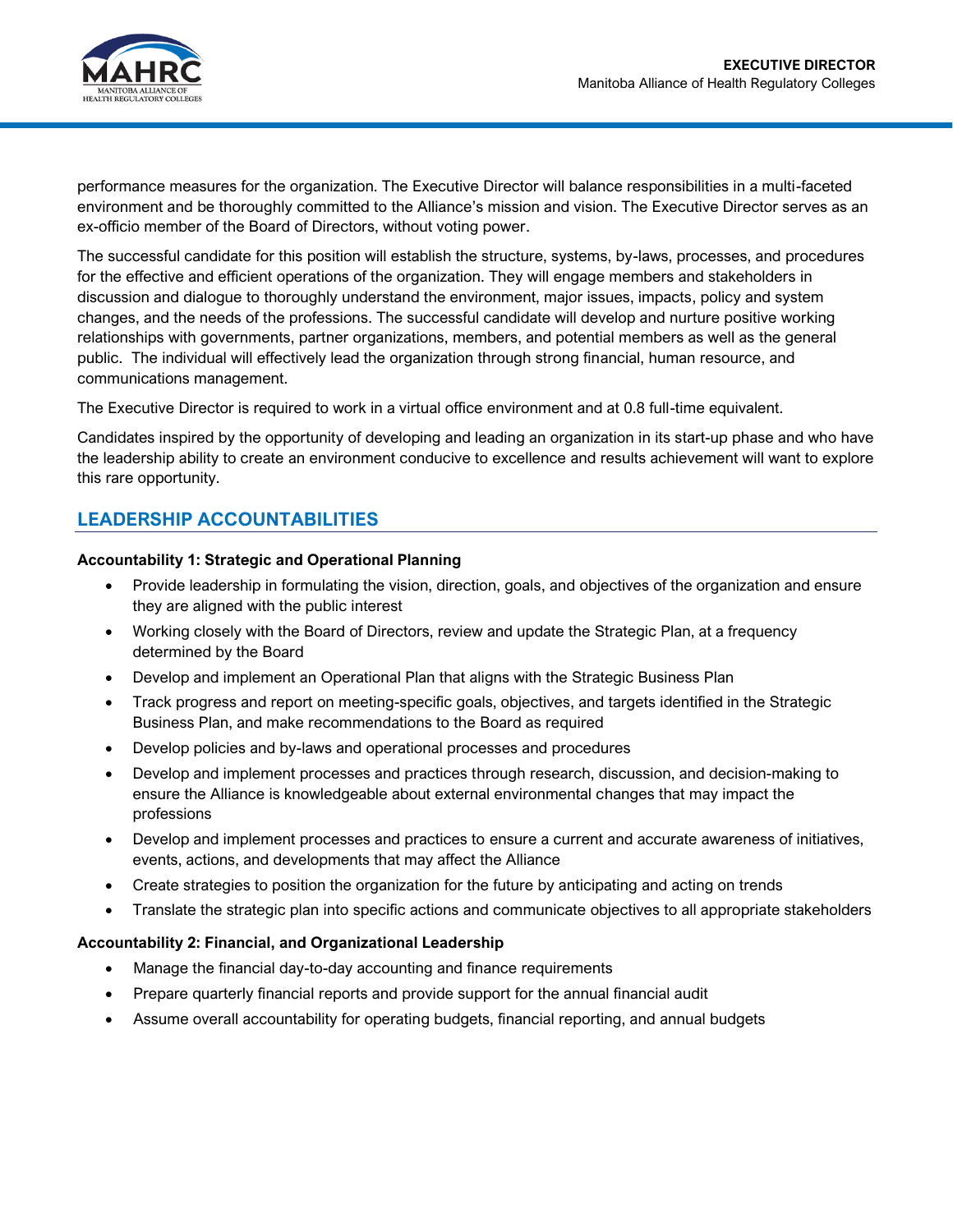

- Establish processes and procedures to collect and analyze relevant data and information to inform decisionmaking regarding policy, program, and service delivery initiatives
- Develop and embed in daily operations, risk management practices that support innovation while mitigating risk
- Monitor the performance of the organization to ensure adherence to the Board direction, established budgets, objectives and mandates, and performance expectations
- Ensure regular reviews of performance against the goals of the organization are completed and provide clear monthly, quarterly, annual, and ad hoc reports to the Board and membership

#### **Accountability 3: Member Engagement, Stakeholder Relationship Management and Public Relations**

- Maintain an awareness of the health care landscape in Manitoba to identify potential and developing needs of the professions
- Communicate the activities, actions, and results of the Alliance to ensure the membership is informed
- Develop and sustain effective relationships with the provincial government, ensuring positive two-way sharing of information
- Establish multi-faceted communication strategies and channels to ensure internal and external stakeholders, including the general public, are aware of the mandate of the Alliance and its work as well as the important role health professions play in the health care system
- Develop effective partnerships with educational institutions, community agencies, and similar associations to assist in achieving common goals
- Develop and deliver powerful and informative presentations about the Alliance and its work
- Represent the Alliance at official and/or community functions

#### **Accountability 4: Board of Directors Support**

- Provide and distribute written updates for the Board between meetings
- Provide support for membership services and work with the Board to develop new initiatives
- Attend all regular Board meetings and Annual General Meetings
- Oversight and management of membership lists, external and internal member websites, and intellectual property
- Preparation of the Annual Report for submission to the membership
- Act in the role of MAHRC Privacy Officer and manage accessibility obligations under the Accessibility for Manitobans Act
- Coordinate Alliance nominations and election processes
- Serve as the designate of the Alliance as an organizational lobbyist and complete all filings in compliance with appropriate Acts
- Advise and assist the Board in the development of policies, strategic goals and objectives, programs, services, and new initiatives in response to identified needs as well as provide current information about a changing environmental landscape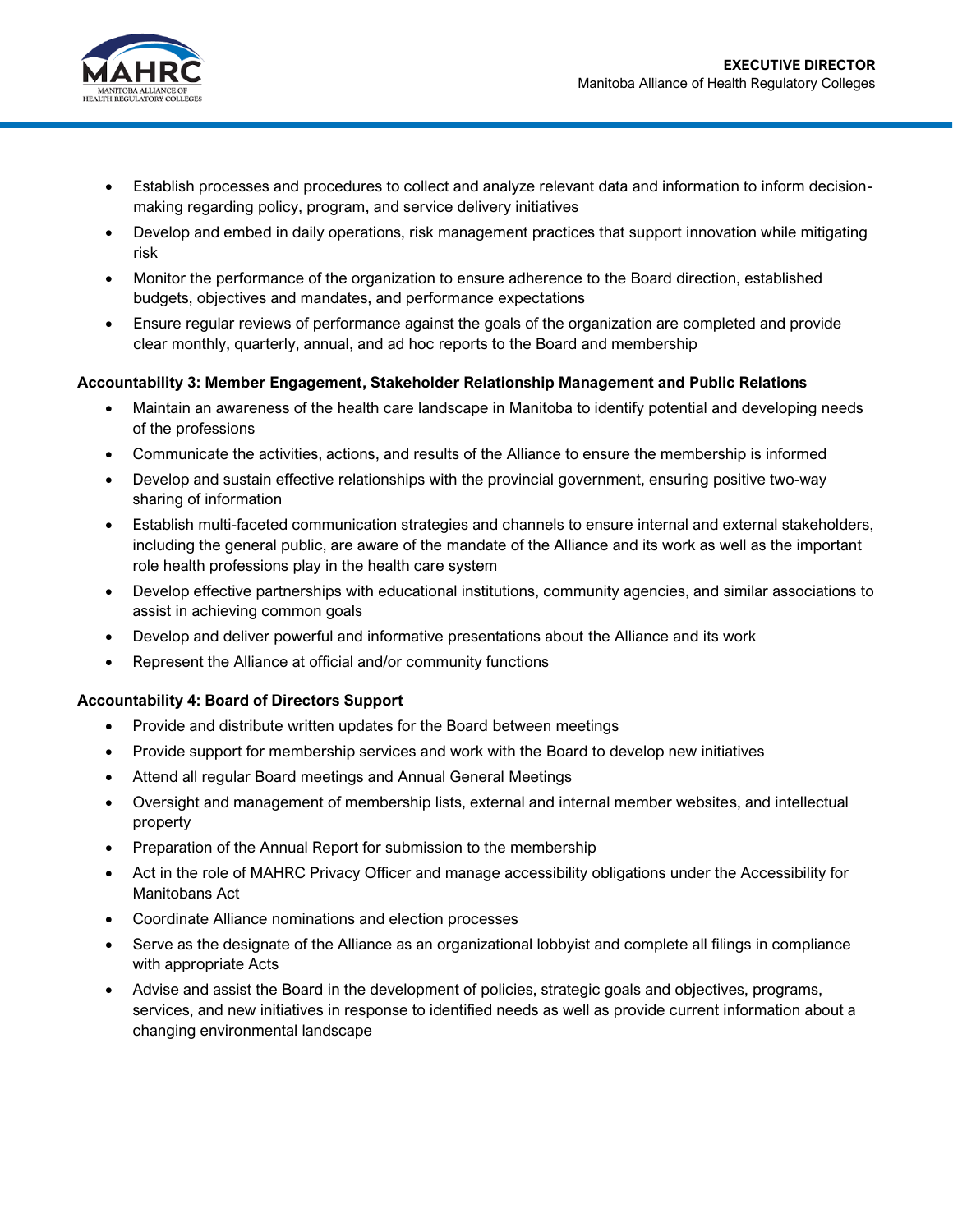

- Ensure formal written documentation including reports, background information, and briefing materials are prepared and presented to the Board as required to support decisions and the development of policy and direction as well as to ensure the Board is appropriately informed of progress
- Implement the by-laws, standards, policies, and strategy set by the Board

## **THE EXPERIENCE AND COMPETENCY REQUIREMENTS**

The Executive Director is responsible for the establishment and vitality of the Alliance and requires strong leadership skills and the ability to develop and maintain an environment aligned with the organization's key values. The Board of Directors will rely on the knowledge, skills, and abilities of the individual in the role. Candidates must meet the experience requirements and be able to demonstrate several leadership and technical competencies.

The successful candidate for this position will have an advanced degree in a related field complemented by a minimum of 5-7 years of senior leadership experience, preferably in a regulated environment. An equivalent combination of education and experience will be considered. The individual will have a strong understanding of the role of regulation within healthcare professions, legislative frameworks, and governing regulation with a track record of working effectively with boards or governing bodies to develop and implement policy. The successful candidate will have excellent oral, written, and presentation communication skills and extensive experience facilitating discussion and consultation with stakeholders who have competing interests to resolve issues and make decisions. Experience in creating and building an organization and/or program will be considered an asset.

## **Competency Requirements**

| <b>INTEGRITY</b>                      | Keeps the greater good of the Alliance in mind at all times<br>٠                                                                                                                                  |
|---------------------------------------|---------------------------------------------------------------------------------------------------------------------------------------------------------------------------------------------------|
|                                       | Makes principle-centred decisions<br>٠                                                                                                                                                            |
|                                       | Assumes responsibility, accountability and follows through when making<br>commitments                                                                                                             |
|                                       | Demonstrates sincerity, honesty, respect, empathy, and adherence to the<br>٠<br>standards and values of the Alliance                                                                              |
|                                       | Maintains composure and perspective in difficult situations<br>$\bullet$                                                                                                                          |
|                                       | Able to maintain confidential information and use discretion in all interactions                                                                                                                  |
|                                       | Advances the interests of the public in all policies, processes, and practices                                                                                                                    |
| <b>VISIONARY</b><br><b>LEADERSHIP</b> | Has broad knowledge and perspectives                                                                                                                                                              |
|                                       | Establishes a shared vision and common goals and creates the environment where<br>the organization can achieve them                                                                               |
|                                       | Adopts a long-term view of organizational strengths, weaknesses, opportunities,<br>and risks in a changing operational environment                                                                |
|                                       | Clearly articulates a practical vision for the future, a credible case for<br>$\bullet$<br>change/enhancement, and influences and inspires others to work as part of a team<br>toward that vision |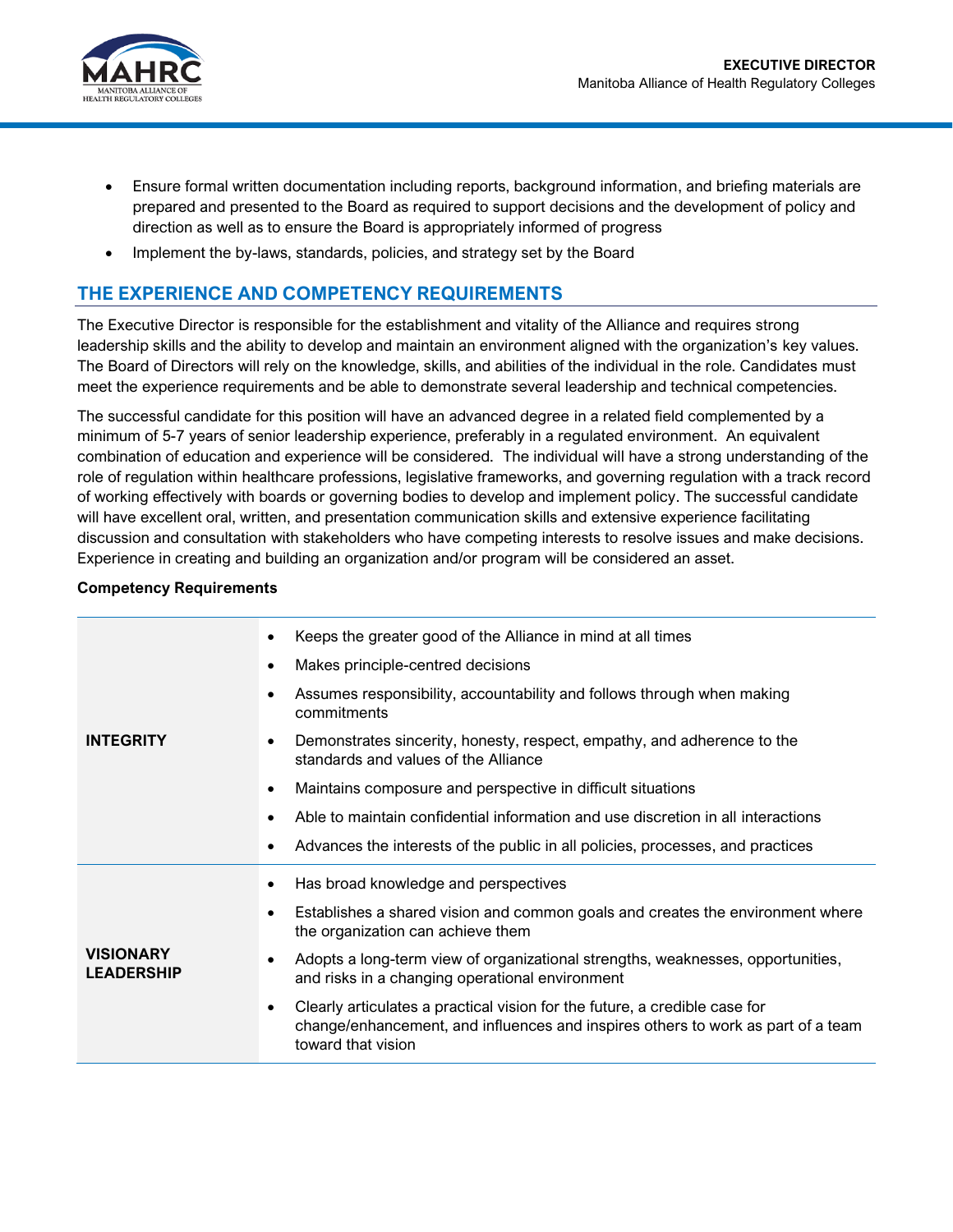

|                                                                                      | Promotes the profession to individuals and the general public<br>$\bullet$                                                                                                                                                    |
|--------------------------------------------------------------------------------------|-------------------------------------------------------------------------------------------------------------------------------------------------------------------------------------------------------------------------------|
|                                                                                      | Promotes cooperation, collaboration, and partnerships between individuals or<br>٠<br>groups both within and outside of the Alliance, ensuring everyone understands<br>each other's roles, responsibilities, and contributions |
|                                                                                      | Identifies critical issues that will have an impact on the organization<br>$\bullet$                                                                                                                                          |
| <b>EFFECTIVE ORAL,</b><br><b>WRITTEN AND</b><br><b>PRESENTATION</b><br><b>SKILLS</b> | Defines the principles and framework of effective organizational communication<br>$\bullet$                                                                                                                                   |
|                                                                                      | Actively listens to messages being communicated by stakeholders<br>$\bullet$                                                                                                                                                  |
|                                                                                      | Articulates complex ideas in a clearly understandable way<br>٠                                                                                                                                                                |
|                                                                                      | Creates and conducts powerful presentations to small and large groups<br>$\bullet$                                                                                                                                            |
|                                                                                      | Develops well-constructed documents and reports<br>٠                                                                                                                                                                          |
|                                                                                      | Provides sound, credible and thorough information to the Board and ensures the<br>$\bullet$<br>Board is appropriately informed of issues                                                                                      |
|                                                                                      | Effectively facilitates meetings and discussions to assist participants in reaching<br>$\bullet$<br>shared decisions and fostering positive relationships                                                                     |
|                                                                                      | Efficiently and effectively perceives and assesses situations<br>٠                                                                                                                                                            |
|                                                                                      | Understands when decisions require input and when they do not<br>$\bullet$                                                                                                                                                    |
|                                                                                      | Asks the right questions to get the information needed<br>$\bullet$                                                                                                                                                           |
|                                                                                      | Draws sound conclusions and recommends changes in policies and practices as<br>$\bullet$<br>required                                                                                                                          |
|                                                                                      | Generates options with an analysis of pros and cons as well as identified impacts<br>$\bullet$                                                                                                                                |
| <b>EXCELLENT</b><br><b>JUDGMENT</b>                                                  | Identifies the impacts and risks associated with decisions and takes appropriate<br>٠<br>risks                                                                                                                                |
|                                                                                      | Influences decisions that challenge the status quo and provoke growth and positive<br>$\bullet$<br>development in the organization                                                                                            |
|                                                                                      | Takes responsibility for difficult decisions<br>$\bullet$                                                                                                                                                                     |
|                                                                                      | Ensures the Board is appropriately informed of issues<br>٠                                                                                                                                                                    |
|                                                                                      | Defines decision-making model(s) / principles / criteria for others                                                                                                                                                           |
|                                                                                      | Utilizes objective, factual and valid information from a variety of sources to make<br>$\bullet$<br>informed decisions, understand the potential impacts, and keep all relevant parties<br>informed                           |
| <b>POLITICAL ACUMEN</b>                                                              | Understands complex political situations and determines effective strategies to<br>٠<br>maximize opportunity and minimize risk                                                                                                |
|                                                                                      | Understands and respects the role of all parties and how they might work together<br>$\bullet$                                                                                                                                |